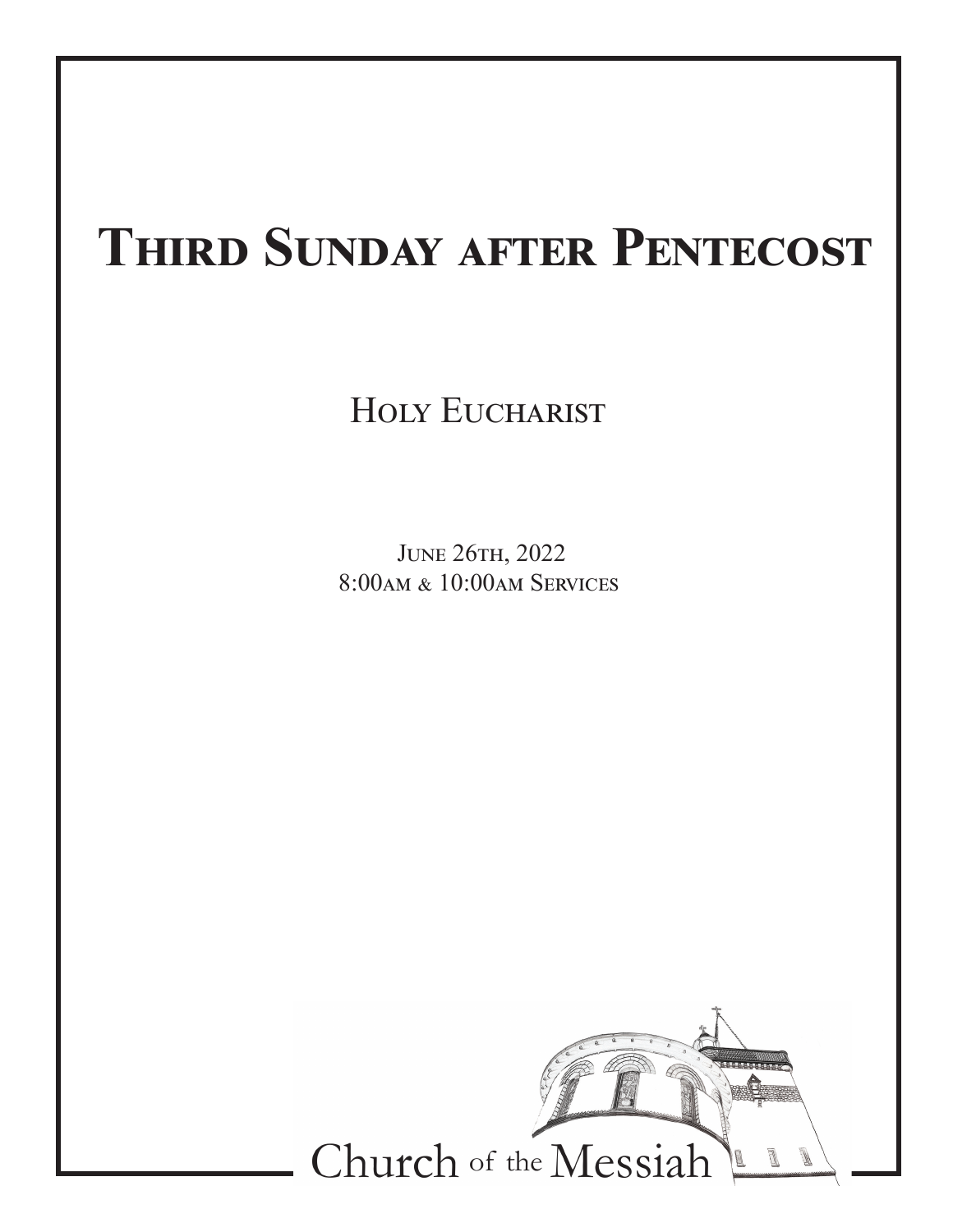# **The Gathering**

#### **Organ Voluntary**

## *Humbly I Adore Thee, Verity Unseen*

-French church melody, Mode 5

*10AM only:*

**Welcome** *Abel E. Lopez, Rector* 

*10AM only:* **PRAYER OF MEDITATION** *Abel E. Lopez, Rector* 

Imaginative God, creator of all that is, inspire us who are overwhelmed by the complexities of life. Send through us the great rushing wind of your spirit to stir our hopes and breathe into us new life. Rekindle in us the flame of your spirit, that with energy and enthusiasm we may rise to meet the challenges of our life, and work to bring heaven on earth, today and every day of our lives. *Amen.*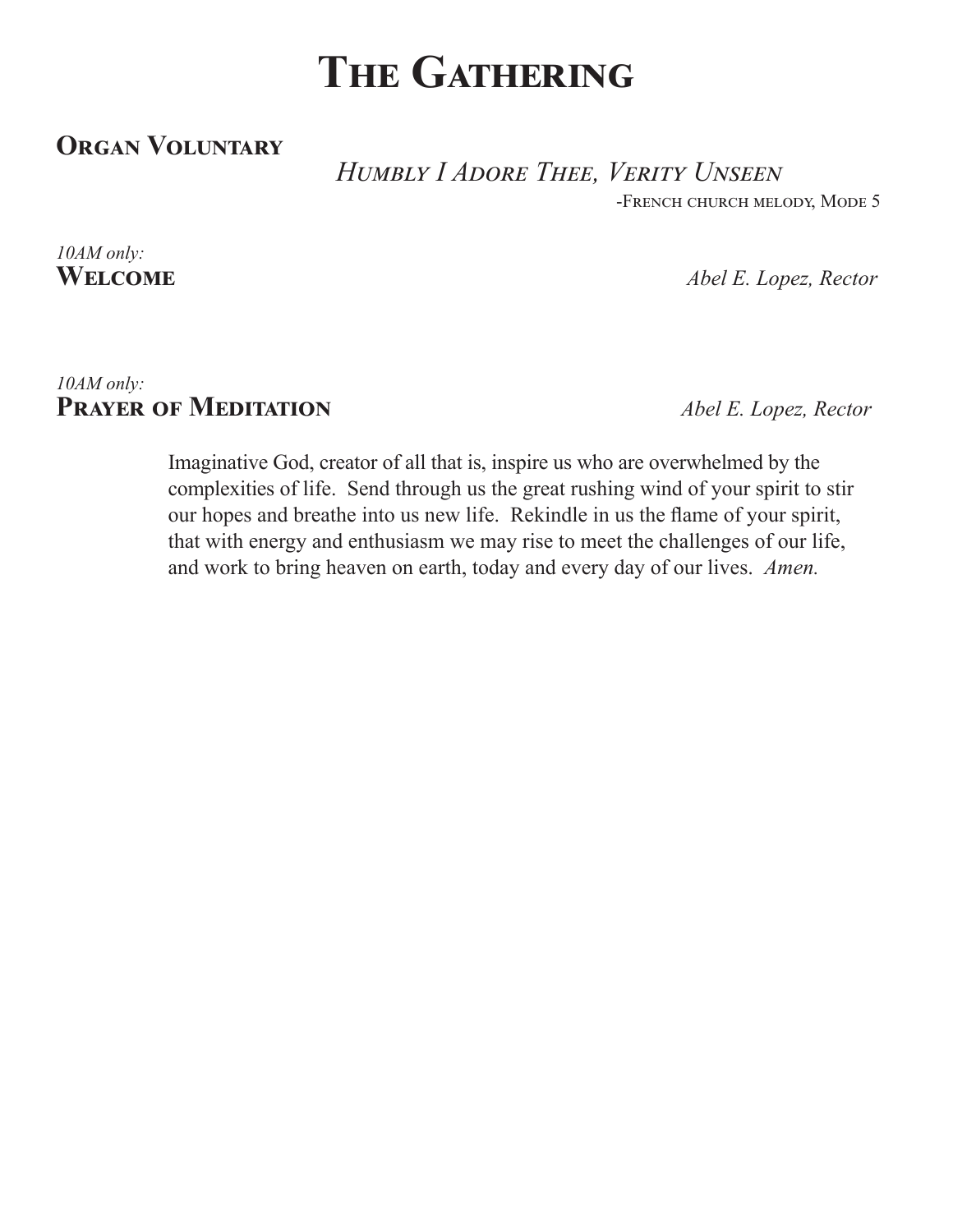#### Father All Loving, Who Rulest in Majesty

#### **Opening Acclamation** *Abel E. Lopez, Rector*

| Priest | Blessed be God: Father, Son, and Holy Spirit.         |
|--------|-------------------------------------------------------|
| People | And blessed be God's kingdom, now and for ever. Amen. |

#### *Remain standing.* **Collect for Purity**

*All together.*

Almighty God, to you all hearts are open, all desires known, and from you no secrets are hid: Cleanse the thoughts of our hearts by the inspiration of your Holy Spirit, that we may perfectly love you, and worthily magnify your holy Name; through Christ our Lord. *Amen.* 

*8AM only: All say; 10AM only: All sing.* **Gloria in Excelsis** *The Hymnal 1982 #S-280*

*(found in very front of hymnal)*

Glory to God in the highest, and peace to God's people on earth.

Lord God, heavenly King, almighty God and Father, we worship you, we give you thanks, we praise you for your glory.

Lord Jesus Christ, only Son of the Father, Lord God, Lamb of God, you take away the sin of the world: have mercy on us; you are seated at the right hand of the Father, receive our prayer.

For you alone are the Holy One, you alone are the Lord, you alone are the Most High, Jesus Christ,with the Holy Spirit, in the glory of God the Father. Amen.

*Remain standing.*

**Salutation** *Abel E. Lopez, Rector*

*Priest* The Lord be with you. *People* And also with you. *Priest* Let us pray.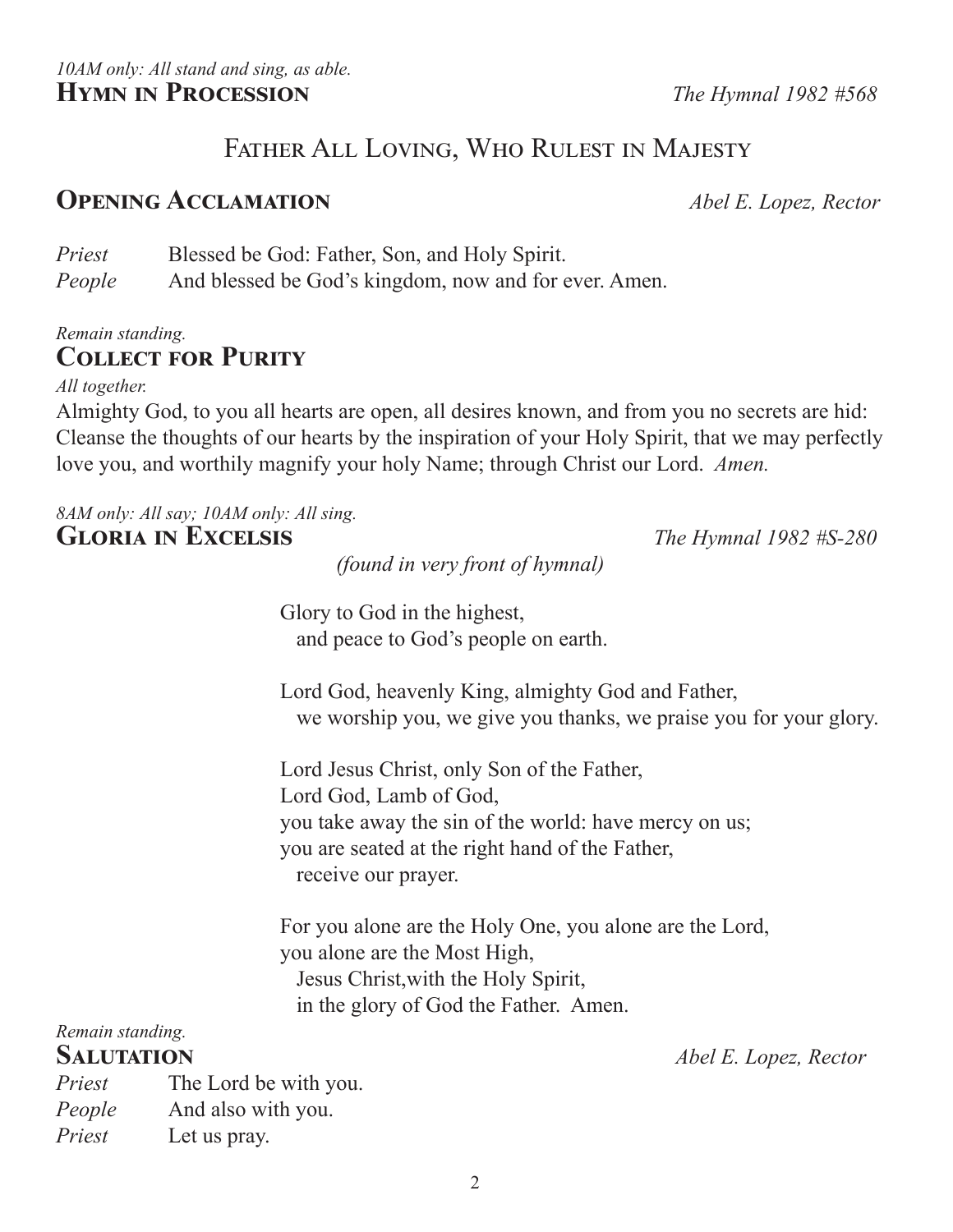#### *A period of silence is kept.*

#### **Collect Of the Day**

*Priest*

O God, from whom all good proceeds: Grant that by your inspiration we may think those things that are right, and by your merciful guiding may do them; through Jesus Christ our Lord, who lives and reigns with you and the Holy Spirit, one God, for ever and ever. *Amen.*

# **The Liturgy of the Word**

*All are seated.*

**Lesson** *8AM: Linda Graham; 10AM: Murray Schrantz*

#### 2 Kings: 2: 1-2, 6-14

A Reading from Second Kings

When the Lord was ab out to take Elijah up to heaven by a whirlwind, Elijah and Elisha were on their way from Gilgal. Elijah said to Elisha, "Stay here; for the Lord has sent me as far as Bethel." But Elisha said, "As the Lord lives, and as you yourself live, I will not leave you." So they went down to Bethel.

Then Elijah said to him, "Stay here; for the Lord has sent me to the Jordan." But he said, "As the Lord lives, and as you yourself live, I will not leave you." So the two of them went on. Fifty men of the company of prophets also went, and stood at some distance from them, as they both were standing by the Jordan. Then Elijah took his mantle and rolled it up, and struck the water; the water was parted to the one side and to the other, until the two of them crossed on dry ground.

When they had crossed, Elijah said to Elisha, "Tell me what I may do for you, before I am taken from you." Elisha said, "Please let me inherit a double share of your spirit." He responded, "You have asked a hard thing; yet, if you see me as I am being taken from you, it will be granted you; if not, it will not." As they continued walking and talking, a chariot of fire and horses of fire separated the two of them, and Elijah ascended in a whirlwind into heaven. Elisha kept watching and crying out, "Father, father! The chariots of Israel and its horsemen!" But when he could no longer see him, he grasped his own clothes and tore them in two pieces.

He picked up the mantle of Elijah that had fallen from him, and went back and stood on the bank of the Jordan. He took the mantle of Elijah that had fallen from him, and struck the water, saying, "Where is the Lord, the God of Elijah?" When he had struck the water, the water was parted to the one side and to the other, and Elisha went over.

| Lector | THE WORD OF THE LORD    |
|--------|-------------------------|
| People | <b>THANKS BE TO GOD</b> |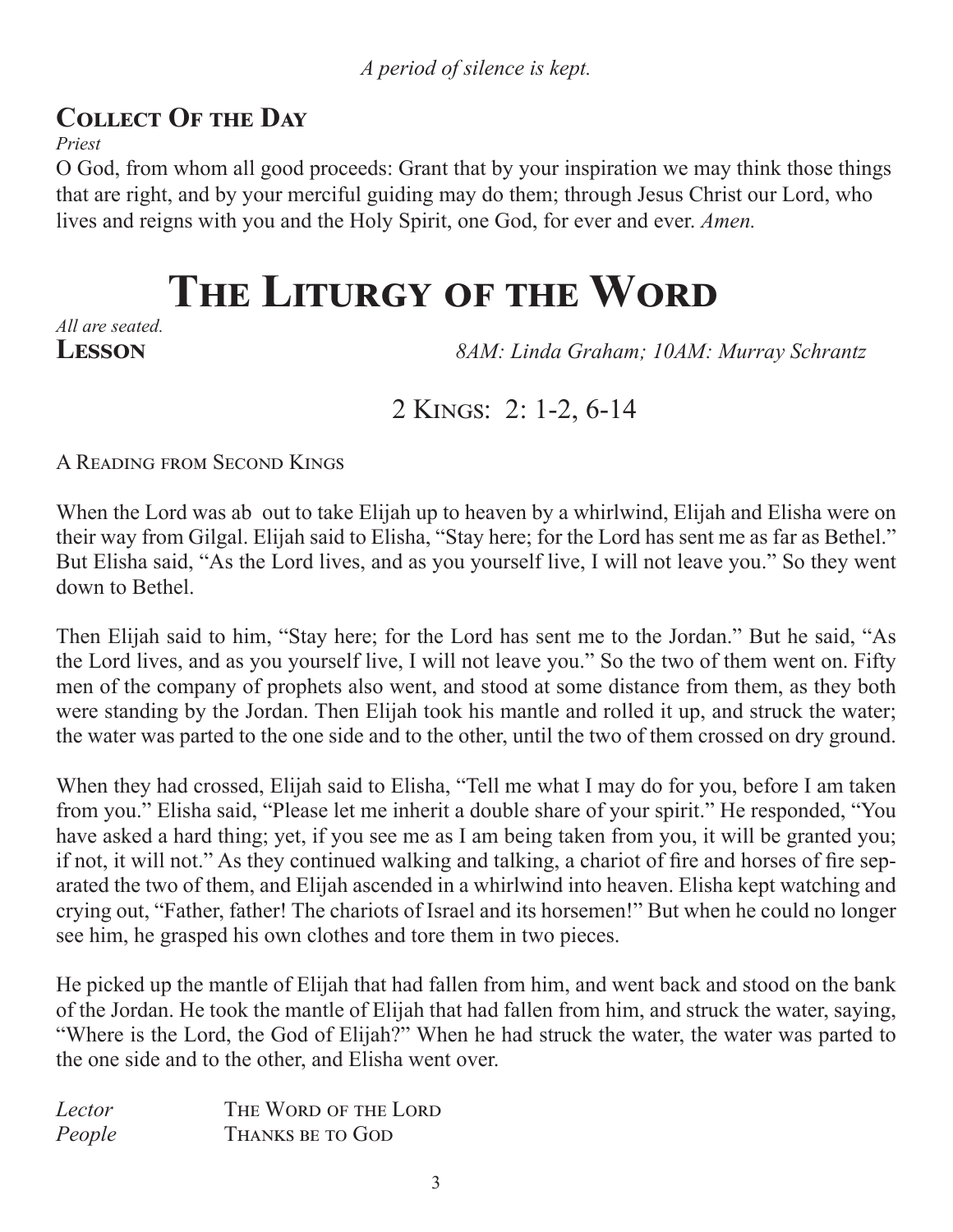*Remain seated and all read responsively by whole verse, beginning with the Lector.* **Psalm** *8AM: Linda Graham; 10AM: Julie Chay*

#### Psalm 77: 1-2, 11-20*; Voce mea ad Dominum*

- 1 I will cry aloud to God; \* I will cry aloud, and he will hear me.
- 2 In the day of my trouble I sought the Lord; \* my hands were stretched out by night and did not tire; I refused to be comforted.
- 11 I will remember the works of the Lord, \* and call to mind your wonders of old time.
- 12 I will meditate on all your acts \* and ponder your mighty deeds.
- 13 Your way, O God, is holy; \* who is so great a god as our God?
- 14 You are the God who works wonders \* and have declared your power among the peoples.
- 15 By your strength you have redeemed your people, \* the children of Jacob and Joseph.
- 16 The waters saw you, O God; the waters saw you and trembled; \* the very depths were shaken.
- 17 The clouds poured out water; the skies thundered; \* your arrows flashed to and fro;
- 18 The sound of your thunder was in the whirlwind; your lightnings lit up the world; \* the earth trembled and shook.
- 19 Your way was in the sea, and your paths in the great waters, \* yet your footsteps were not seen.
- 20 You led your people like a flock \* by the hand of Moses and Aaron.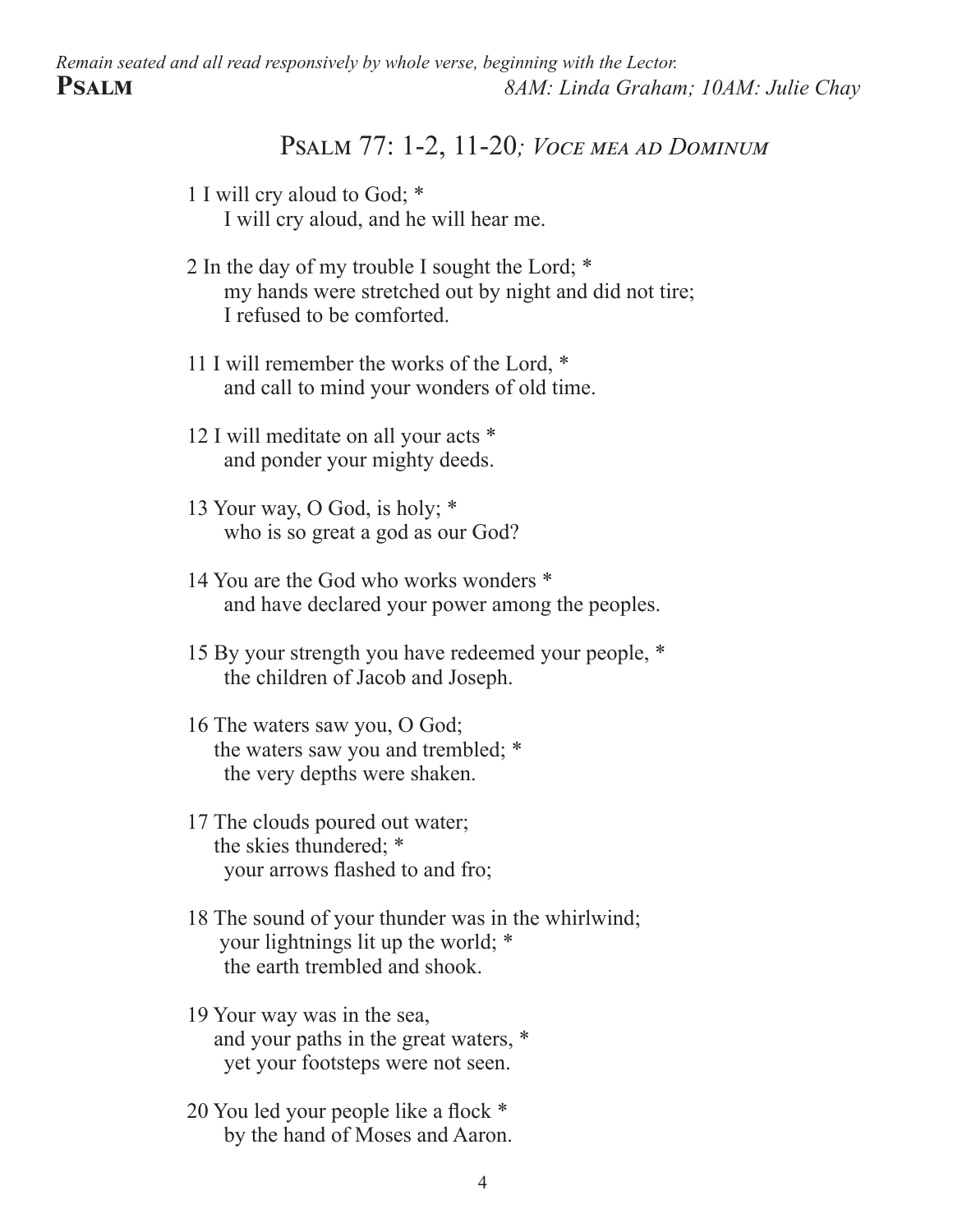**Epistle** *8AM: Linda Graham; 10AM: Royal Lord*

#### Galatians 5: 1, 13-25

#### A Reading from Paul's Letter to the Galatians

For freedom Christ has set us free. Stand firm, therefore, and do not submit again to a yoke of slavery.

For you were called to freedom, brothers and sisters; only do not use your freedom as an opportunity for self-indulgence, but through love become slaves to one another. For the whole law is summed up in a single commandment, "You shall love your neighbor as yourself." If, however, you bite and devour one another, take care that you are not consumed by one another.

Live by the Spirit, I say, and do not gratify the desires of the flesh. For what the flesh desires is opposed to the Spirit, and what the Spirit desires is opposed to the flesh; for these are opposed to each other, to prevent you from doing what you want. But if you are led by the Spirit, you are not subject to the law. Now the works of the flesh are obvious: fornication, impurity, licentiousness, idolatry, sorcery, enmities, strife, jealousy, anger, quarrels, dissensions, factions, envy, drunkenness, carousing, and things like these. I am warning you, as I warned you before: those who do such things will not inherit the kingdom of God.

By contrast, the fruit of the Spirit is love, joy, peace, patience, kindness, generosity, faithfulness, gentleness, and self-control. There is no law against such things. And those who belong to Christ Jesus have crucified the flesh with its passions and desires. If we live by the Spirit, let us also be guided by the Spirit.

| Lector | THE WORD OF THE LORD    |
|--------|-------------------------|
| People | <b>THANKS BE TO GOD</b> |

*10AM only: Stand, all who are able, and all sing.*  **Sequence Hymn** 

#### HELP US, ACCEPT EACH OTHER

 *Help us accept each other as Christ accepted us; teach us as human beings each person to embrace. Be present, Lord, among us and bring us to believe we are ourselves accepted, and meant to love and live. (continued on next page)*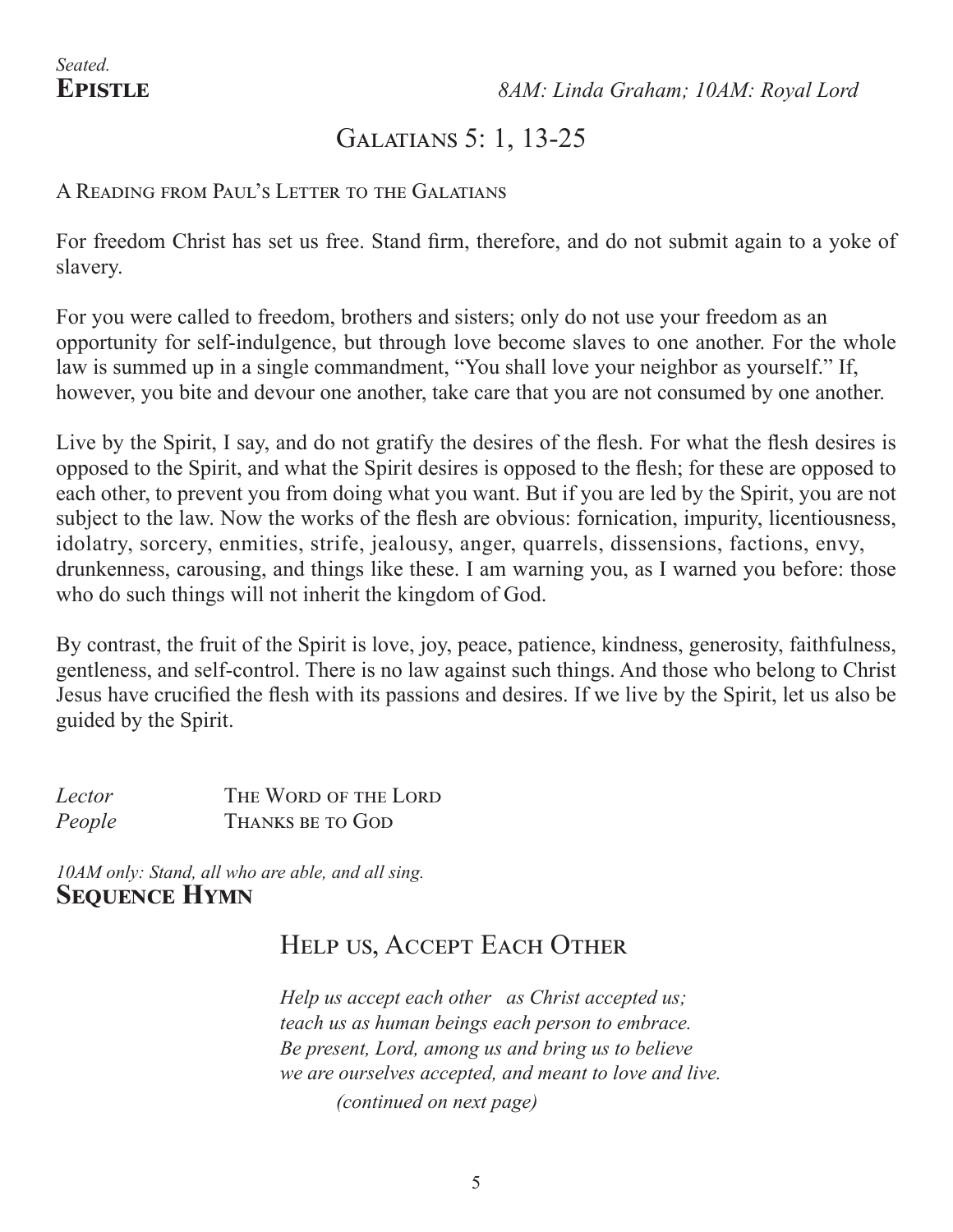*Teach us, O Lord, your lessons, as in our daily life we struggle to be human and search for hope and faith. Teach us to care for people, for all, not just for some, to love them as we find them, or as they may become.*

*Let your acceptance change us, so that we may be moved in living situations to do the truth in love, to practice your acceptance until we know by heart the table of forgiveness, and laughter's healing art.*

*Lord, for today's encounters with all who are in need, who hunger for acceptance, for righteousness and bread, we need new eyes for seeing, new hands for holding on; renew us with your Spirit, Lord, free us, make us one!*

*Words: Fred Kaan; Music: Baronita, Doreen Potter*

#### *Standing, as able.* **The Holy Gospel** *Abel E. Lopez, Rector*

#### Luke 9: 51-62

*Gospeller* THE HOLY GOSPEL OF OUR LORD JESUS CHRIST ACCORDING TO LUKE *People* **GLORY TO YOU, LORD CHRIST** 

When the days drew near for Jesus to be taken up, he set his face to go to Jerusalem. And he sent messengers ahead of him. On their way they entered a village of the Samaritans to make ready for him; but they did not receive him, because his face was set toward Jerusalem. When his disciples James and John saw it, they said, "Lord, do you want us to command fire to come down from heaven and consume them?" But he turned and rebuked them. Then they went on to another village.

As they were going along the road, someone said to him, "I will follow you wherever you go." And Jesus said to him, "Foxes have holes, and birds of the air have nests; but the Son of God has nowhere to lay his head." To another he said, "Follow me." But he said, "Lord, first let me go and bury my father." But Jesus said to him, "Let the dead bury their own dead; but as for you, go and proclaim the kingdom of God." Another said, "I will follow you, Lord; but let me first say farewell to those at my home." Jesus said to him, "No one who puts a hand to the plow and looks back is fit for the kingdom of God."

| Gospeller | THE GOSPEL OF THE LORD     |
|-----------|----------------------------|
| People    | PRAISE TO YOU, LORD CHRIST |

*Seated.*

**Sermon** *Abel E. Lopez, Rector*

*A period of silent reflection follows.*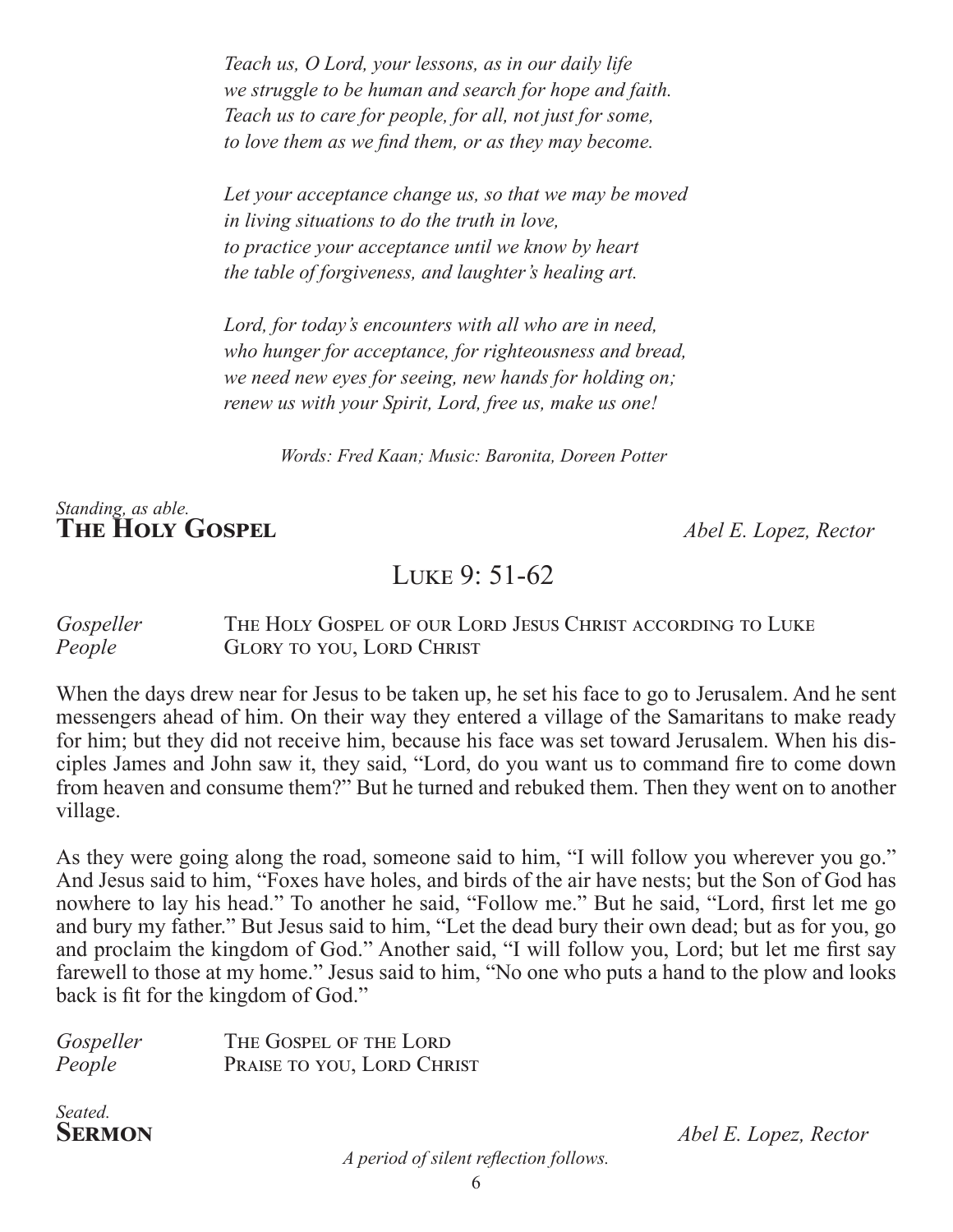*Standing or kneeling, as able.*

**The Prayers of the People** *8AM: Linda Graham; 10AM: Charlene Lord* 

## *Leader* We give thanks for the concept and practice of freedom of the individual against arbitrary authority. For laws and governments giving voice to people and striving for justice, we give thanks and we pray: *People* We pray with shouts of joy and thanksgiving. *Leader* O God our creator, whose good earth is entrusted to our care and delight and tenderness, we pray: *People* May those who sow in tears, reap with shouts of joy. *Leader* For those who are in captivity to debt, whose lives are cramped by fear from which there is no turning except through abundant harvest. *People* May those who sow in tears, reap with shouts of joy. *Leader* For all who depend on the earth for their daily food and fuel whose forests are destroyed for the profits of a few. *People* May those who sow in tears, reap with shouts of joy. *Leader* For all who labor in poverty, who are oppressed by unjust laws, who are banned for speaking the truth, who long for a harvest of justice. *People* May those who sow in tears, reap with shouts of joy. *Leader* For all who are in captivity to greed and waste and boredom, whose harvest joy is choked with things they do not need. *People* May those who sow in tears, reap with shouts of joy. *Leader* Turn us again from our captivity and restore our vision, that our mouths may be filled with laughter and our tongues with singing. *People* And all God's people said, Amen!

*Remain standing.*

**Intercessions** *Linda Graham/Charlene Lord*

*The People may add their own petitions after additional intercessions are read.*

**Concluding Prayer** *Linda Graham/Charlene Lord*

*Leader*

O God, help us to recognize and value our own liberties, both personal and corporate. Let us continue to work for justice, peace, and dignity for all God's people through our engagement in this faith community and with the larger world. We ask this all in Christ's name. *Amen.*

*(The 8AM service continues on the top of page 10)*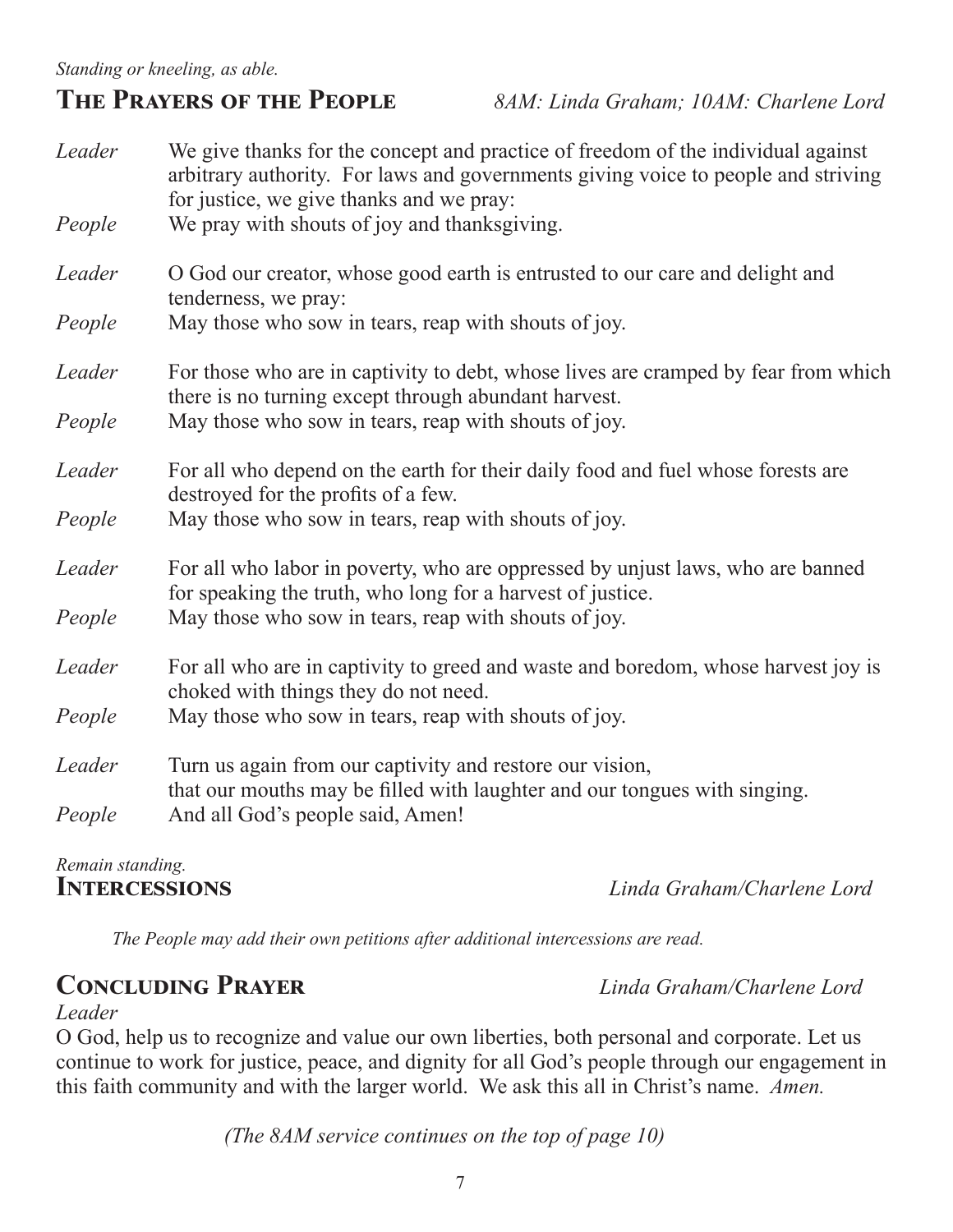#### *10AM only: Remain seated.* **Education for Ministry (EFM) Recognition and Reflection**

*The EFM graduates Alice Andreini and Julie Chay, along with EFM Mentor Wayne Kempe and the Rector, Abel E. Lopez, gather at the steps.*

#### *EFM Mentor*

|                      | Today we celebrate the graduation of those who have completed the Education for<br>Ministry program, studying the scriptures, church history, and theology. For<br>students in the Education for Ministry program, these four years are also spent in<br>a learning community, reflecting on living out our beliefs in our daily lives,<br>and purposefully seeking where God is calling us to minister in the world. |
|----------------------|-----------------------------------------------------------------------------------------------------------------------------------------------------------------------------------------------------------------------------------------------------------------------------------------------------------------------------------------------------------------------------------------------------------------------|
| Priest               | The EFM program is designed to prepare persons for ministy in the church. Let us<br>recall what the Book of Common Prayer says about the Church and its ministers.                                                                                                                                                                                                                                                    |
| Priest<br>People     | What is the Church?<br>The Church is the community of the New Covenant described in the Bible as the<br>Body of which Jesus Christ is the Head and of which all baptized persons<br>are members. It is called a royal priesthood;  the Church carries out its mission<br>through the ministry of all its members.                                                                                                     |
| Priest<br>People     | Who are the ministers of the Church?<br>The ministers of the Church are the lay persons, bishops, priests and deacons.                                                                                                                                                                                                                                                                                                |
| Priest<br>People     | What is the ministry of the laity?<br>The ministry of lay persons is to represent Christ and his Church; to bear witness to<br>him wherever they may be; and, according to the gifts given them, to carry on<br>Christ's work of reconciliation in the world; and to take their place in the life,<br>worship, and governance of the Church.                                                                          |
| <b>EFM</b> Graduates |                                                                                                                                                                                                                                                                                                                                                                                                                       |
|                      | I recognize that my completion of EFM is not only a stage of personal growth and<br>accomplishment, but also a potential gift to the Church and my parish. I promise to<br>contribute my training and understanding towards better education, ministry, and<br>service in my local church and community.                                                                                                              |
| Priest<br>People     | Holy and living God, you call all to serve in this world. Equip these graduates for<br>their ministry and give to each of these, your servants, the gift of grace they need.<br>Amen.                                                                                                                                                                                                                                 |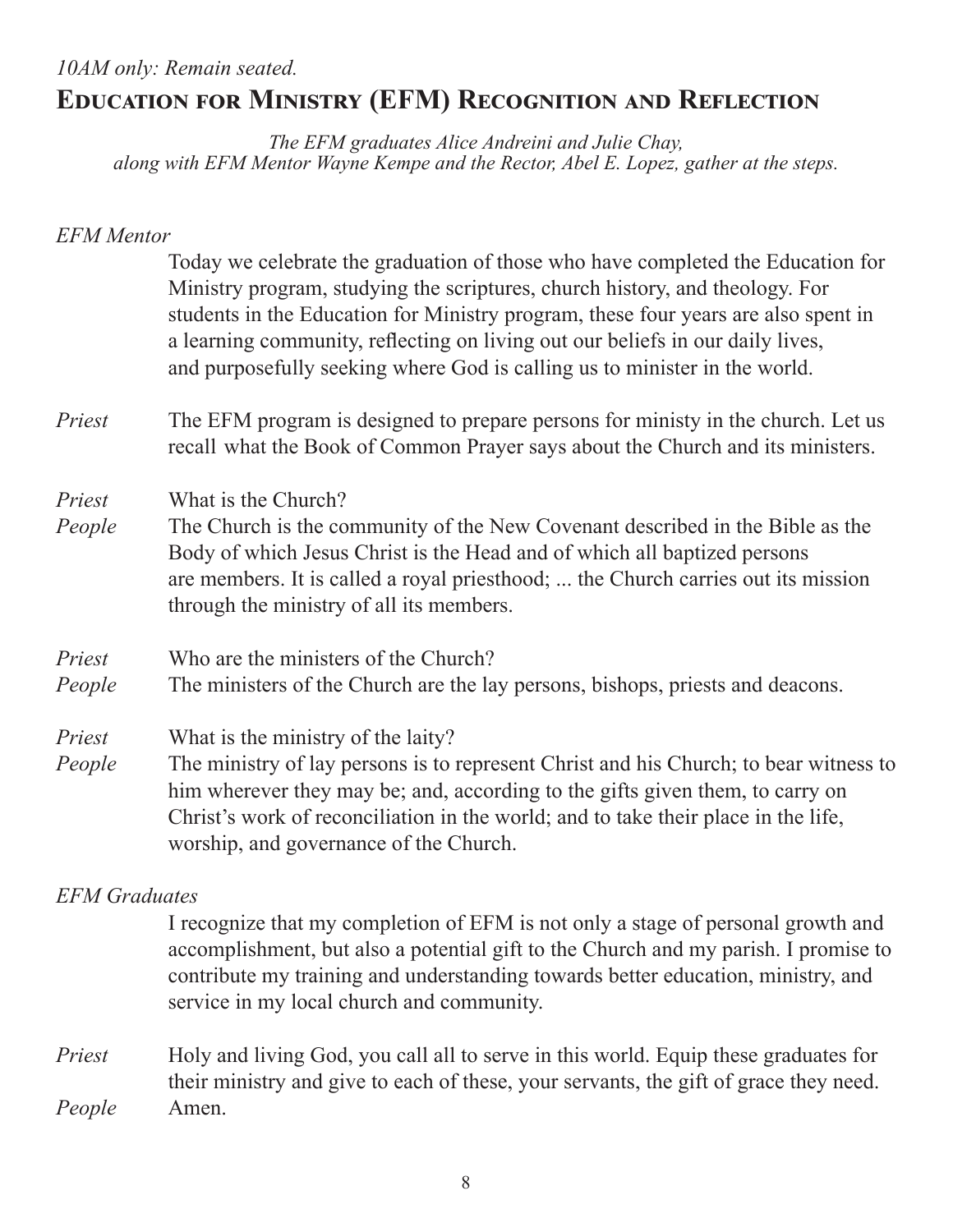| <b>EFM</b> Graduates | For your love and support, for four years of growth, and for the bonds of<br>friendship strenghtened, we give to God thanks and praise. |
|----------------------|-----------------------------------------------------------------------------------------------------------------------------------------|
| <b>EFM</b> Mentor    | Loving God, we ask your blessings on Alice Andreini and Julie Chay as well<br>as on us all, in our worship and study and ministry.      |
| People               | Amen.                                                                                                                                   |
| <b>EFM</b> Mentor    | Alice and Julie, on behalf of EFM and the School of Theology of the<br>University of the South, I present you with your certificates.   |
| People               | And may all God's people say, Amen!<br>(the People may offer applause in recognition)                                                   |

**Reflections** *Alice Andreini & Julie Chay*

#### **Closing Prayer** *Abel E. Lopez, Rector*

*Priest*

On behalf of the people of Church of the Messiah, I commend you to your work and ministry as you discern it, and pledge to you our prayers, encouragement, and support. *Amen.*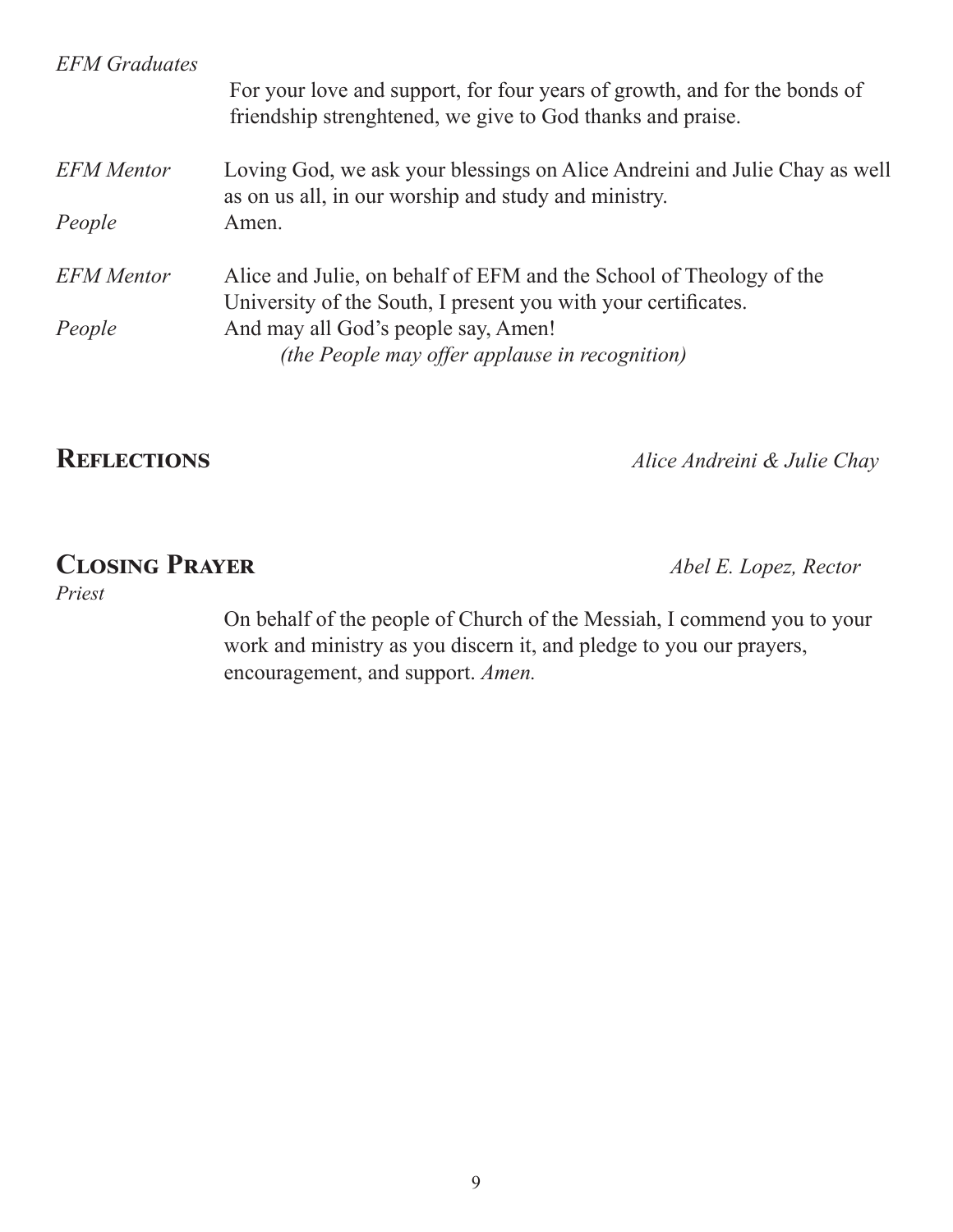#### *Kneel - all who are able.*  **Confession of Sin** *Abel E. Lopez, Rector*

*Priest* Let us confess our sins against God and our neighbors.

#### *All say together.*

Most merciful God. we confess that we have sinned against you in thought, word, and deed, by what we have done, and by what we have left undone. We have not loved you with our whole heart; we have not loved our neighbors as ourselves. We are truly sorry and we humbly repent. For the sake of your Son Jesus Christ, have mercy on us and forgive us; that we may delight in your will, and walk in your ways, to the glory of your Name. Amen.

#### *The Priest stands and says.* **Absolution**

*Priest* Almighty God have mercy on you, forgive you all your sins through our Lord Jesus Christ, strengthen you in all goodness, and by the power of the Holy Spirit keep you in eternal life.

## *People* Amen. *All stand.*<br>THE PEACE

**The Peace** *Abel E. Lopez, Rector*

| Priest | Jesus says: "Peace I leave with you; my peace I give to you." |
|--------|---------------------------------------------------------------|
|        | Let us therefore greet one another in the name of the Lord:   |
|        | The Peace of the Lord be always with you.                     |
|        |                                                               |

*People* And also with you.

*Greet one another in the name of the Lord.*

#### **Offertory Sentence** *Abel E. Lopez, Rector*

*Priest*

Walk in love, as Christ loved us and gave himself for us, an offering and sacrifice to God.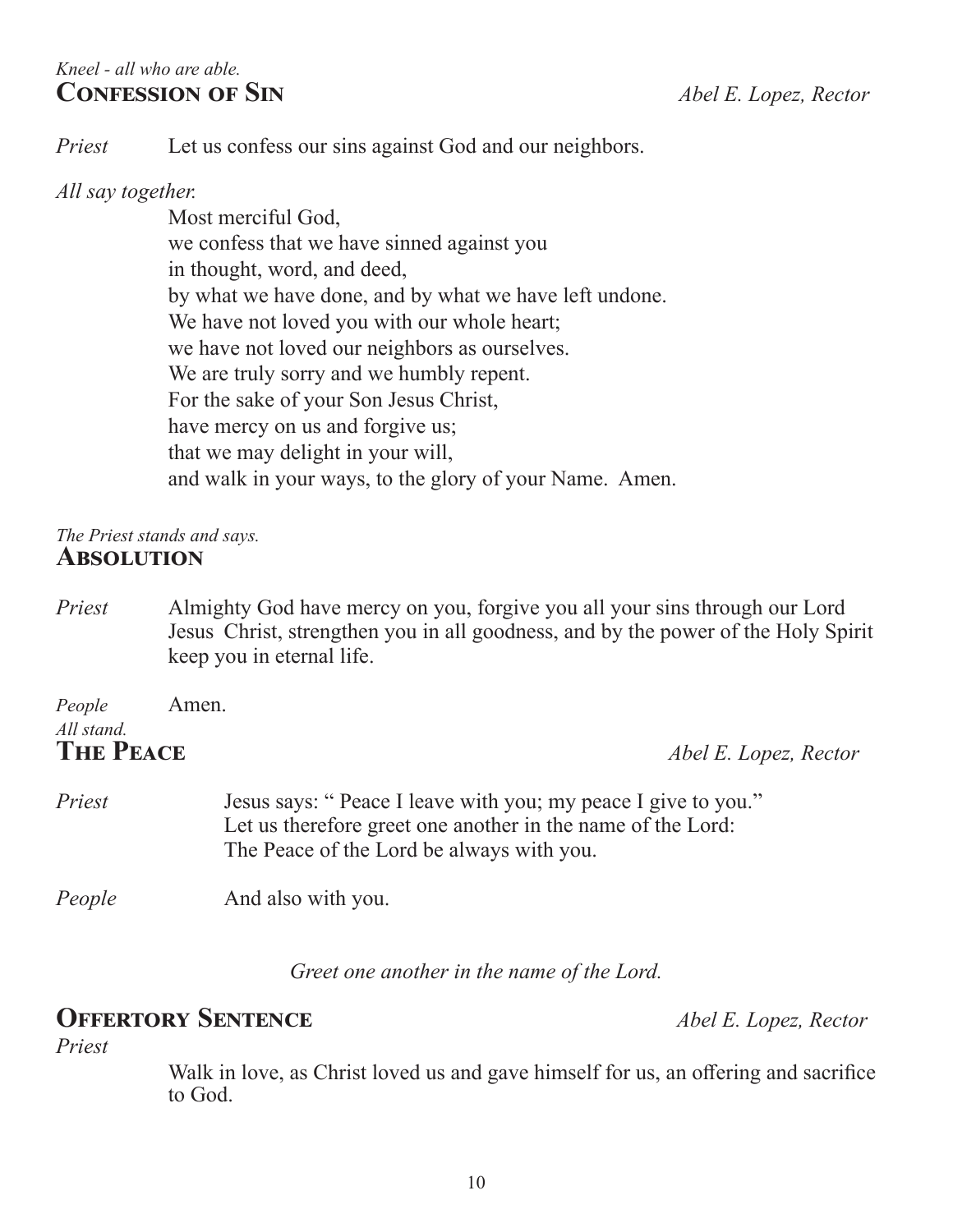# **The Liturgy of Holy Communion**

*8am:* **Offertory Solo** *David Sheridan, soloist*

 *Simple Gifts (see below)*

#### *10am:* **OFFERTORY ANTHEM** *Sung by the Summer Choir*

*'Tis the gift to be simple, 'tis the gift to be free, 'tis the gift to come down where we ought to be, and when we find ourselves in the place just right, 'twill be in the valley of love and delight. When true simplicity is gained to bow and to bend we shan't be ashamed, to turn, turn, will be our delight till by turning, turning we come round right.*

*Words: Joseph Brackett, Jr., 1797-1882 Tune: SIMPLE GIFTS; Composer: Joseph Brackett, Jr., 1797-1882*

#### **Altar Flowers**

*Today's Altar flowers are given today by Royal and Charlene Lord, in honor of the birthdays of their mothers, Mildred Lord and Trudy English.*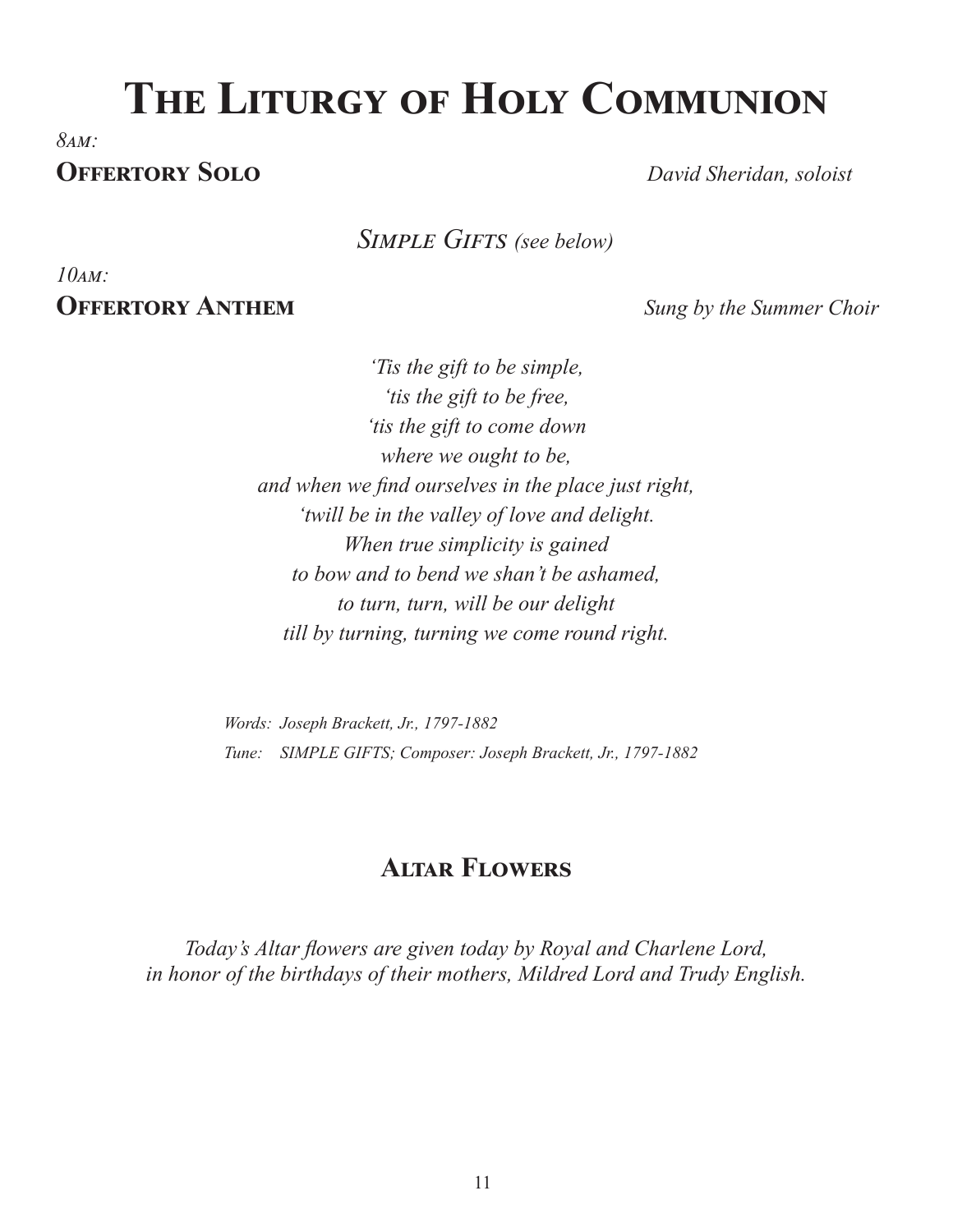*Stand, all who are able. All sing as the gifts of bread, wine and water are brought to the Altar.* **Presentation Hymn** 



PRAISE GOD FROM WHOM ALL BLESSINGS FLOW

Music: Old 100th, melody from Pseaumes octante trois de David, 1551, alt.; harm. after Loius Bourgeois (1510?-1561)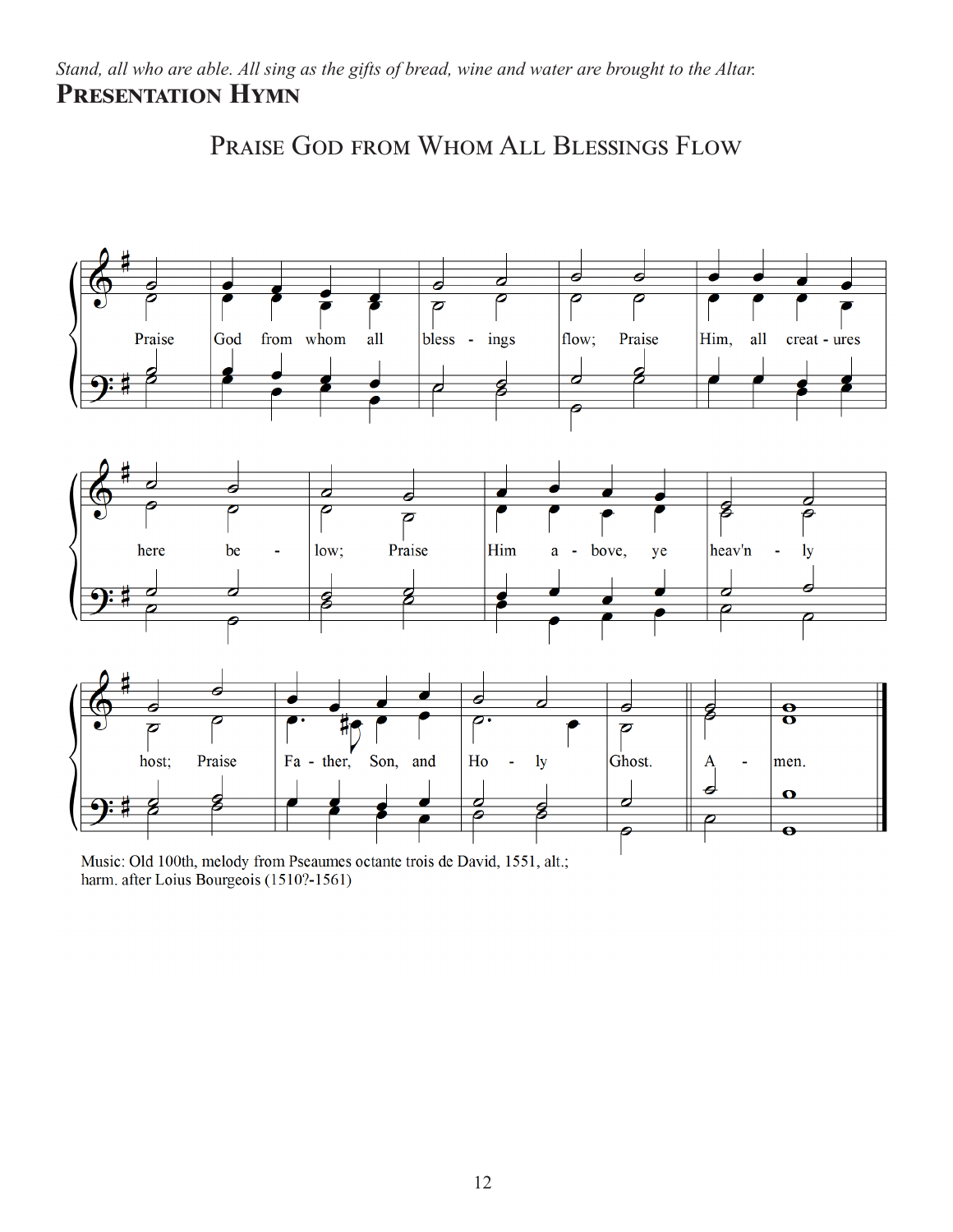# **THE GREAT THANKSGIVING**<br>ble. Abel E. Lopez, Rector

*All standing, as able.* 

| Presider | God dwells in you.                         |
|----------|--------------------------------------------|
| People   | And also in you.                           |
| Presider | Lift up your hearts.                       |
| People   | We lift them to the Lord.                  |
| Presider | Let us give thanks to the Lord our God.    |
| People   | It is right to give God thanks and praise. |

*The Priest continues*.

It is right, and a good and joyful thing, always and everywhere to give thanks to you, God Almighty, Creator of heaven and earth.

In fulfillment of Christ's true promise, the Holy Spirit came down from heaven, lighting upon the disciples, to teach them and to lead them into all truth; uniting people of many tongues and giving to your Church the power to serve you.

Therefore we praise you, joining our voices with Angels and Archangels and with all the company of heaven, who for ever sing this hymn to proclaim the glory of your Name:

*8Am only: All say. 10AM only: All sing.*

**Sanctus** *The Hymnal 1982 S-129*

Holy, holy, holy Lord, God of power and might, heaven and earth are full of your glory. Hosanna in the highest. Blessed is He *(the One)* who comes in the name of the Lord. Hosanna in the highest.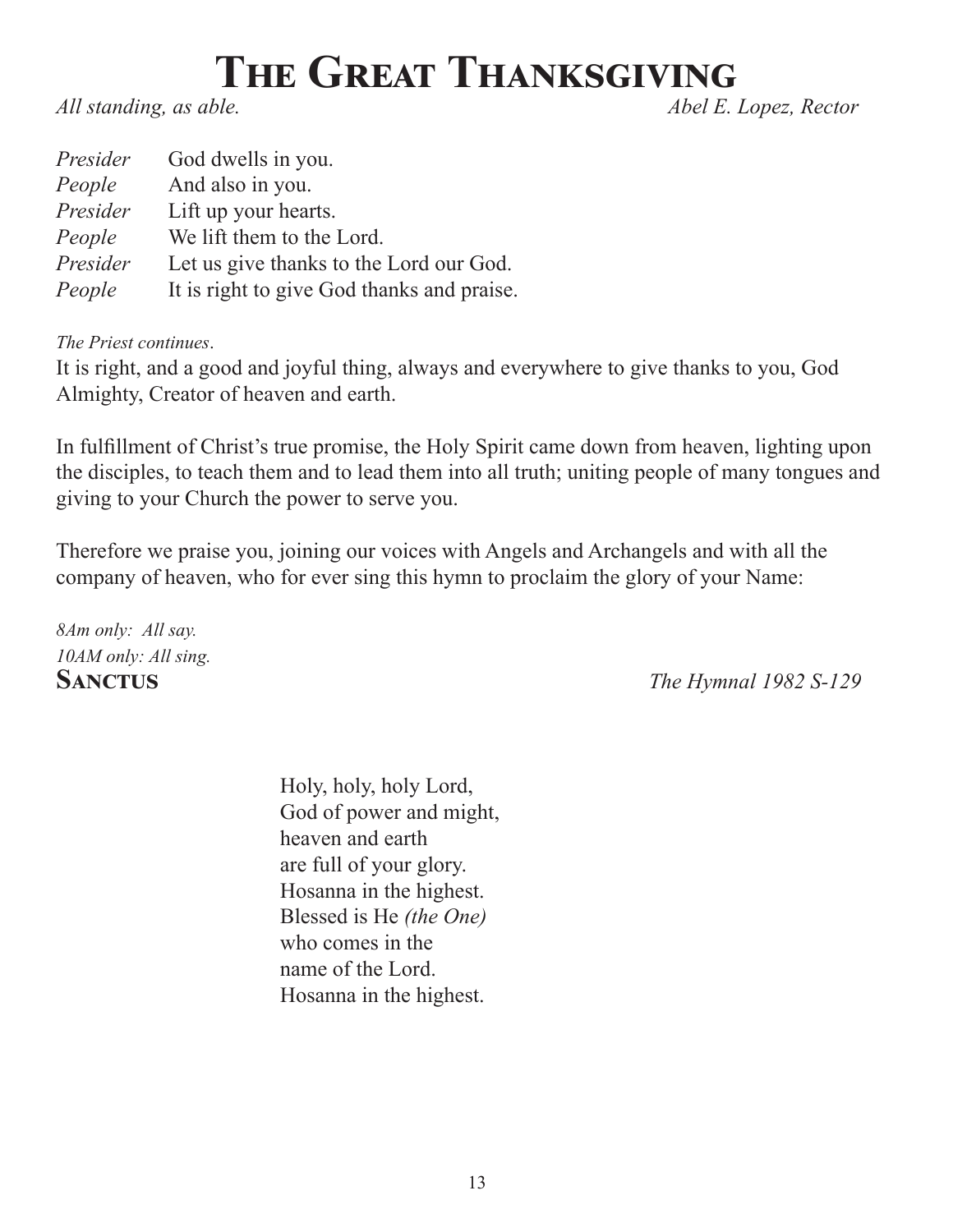#### *All kneel or stand, as able.*

#### **Consecration**

#### *Presider*

We give thanks to you, O God, for the goodness and love which you have made known to us in creation; in the calling of Israel to be your people; in your Word spoken through the prophets; and above all in the Word made flesh, Jesus, your Son. For in these last days you sent him to be incarnate from the Virgin Mary, to be the Savior and Redeemer of the world. In him, you have delivered us from evil, and made us worthy to stand before you. In him, you have brought us out of error into truth, out of sin into righteousness, out of death into life.

On the night before he died for us, our Lord Jesus Christ took bread; and when he had given thanks to you, he broke it, and gave it to his disciples, and said, "Take, eat: This is my Body, which is given for you. Do this for the remembrance of me."

After supper he took the cup of wine; and when he had given thanks, he gave it to them, and said, "Drink this, all of you: This is my Blood of the new Covenant, which is shed for you and for many for the forgiveness of sins. Whenever you drink it, do this for the remembrance of me."

Therefore, according to his command, O God, *Presider and People together.*

We remember his death, We proclaim his resurrection, We await his coming in glory;

.

#### *The Presider continues.*

And we offer our sacrifice of praise and thanksgiving to you, O Lord of all; presenting to you, from your creation, this bread and this wine.

We pray you, gracious God, to send your Holy Spirit upon these gifts that they may be the Sacrament of the Body of Christ and his Blood of the new Covenant. Unite us to your Son in his sacrifice, that we may be acceptable through him, being sanctified by the Holy Spirit. In the fullness of time, put all things in subjection under your Christ, and bring us to that heavenly country where, with all your saints, we may enter the everlasting heritage of your sons and daughters; through Jesus Christ our Lord, the firstborn of all creation, the head of the Church, and the author of our salvation.

By whom, and with whom, and in whom, in the unity of the Holy Spirit all honor and glory is yours, Almighty God, now and for ever. AMEN.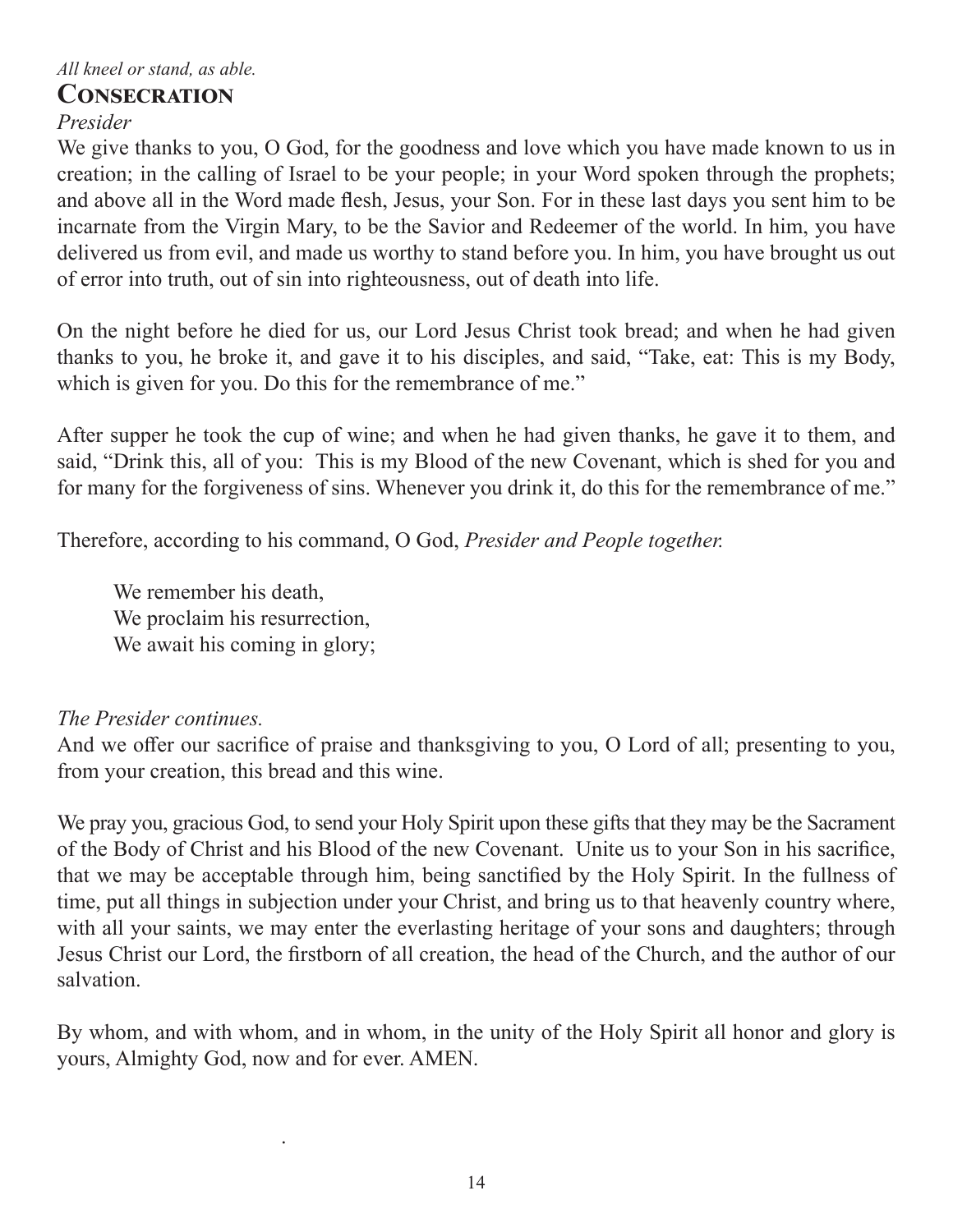#### *Presider*

And now, as our Savior Christ has taught us, in the language of our choice, we are bold to say,

#### *All say together.* **The Lord's Prayer**

Our Father, who art in heaven, hallowed be thy Name, thy kingdom come, thy will be done, on earth as it is in heaven. Give us this day our daily bread. And forgive us our trespasses, as we forgive those who trespass against us. And lead us not into temptation, but deliver us from evil. For thine is the kingdom, and the power, and the glory, for ever and ever. Amen.

*A period of silence is kept, during which the Priest breaks the consecrated bread.* **The Breaking of the Bread** *Abel E. Lopez, Rector*

*Presider* We break this bread to share in the body of Christ.

*People* Though we are many, we are one body, because we all share in one bread.

*Facing the people, the Presider says.*

The Gifts of God for the People of God.

Take them in remembrance that Christ died for you, and feed on him in your hearts by faith, with thanksgiving.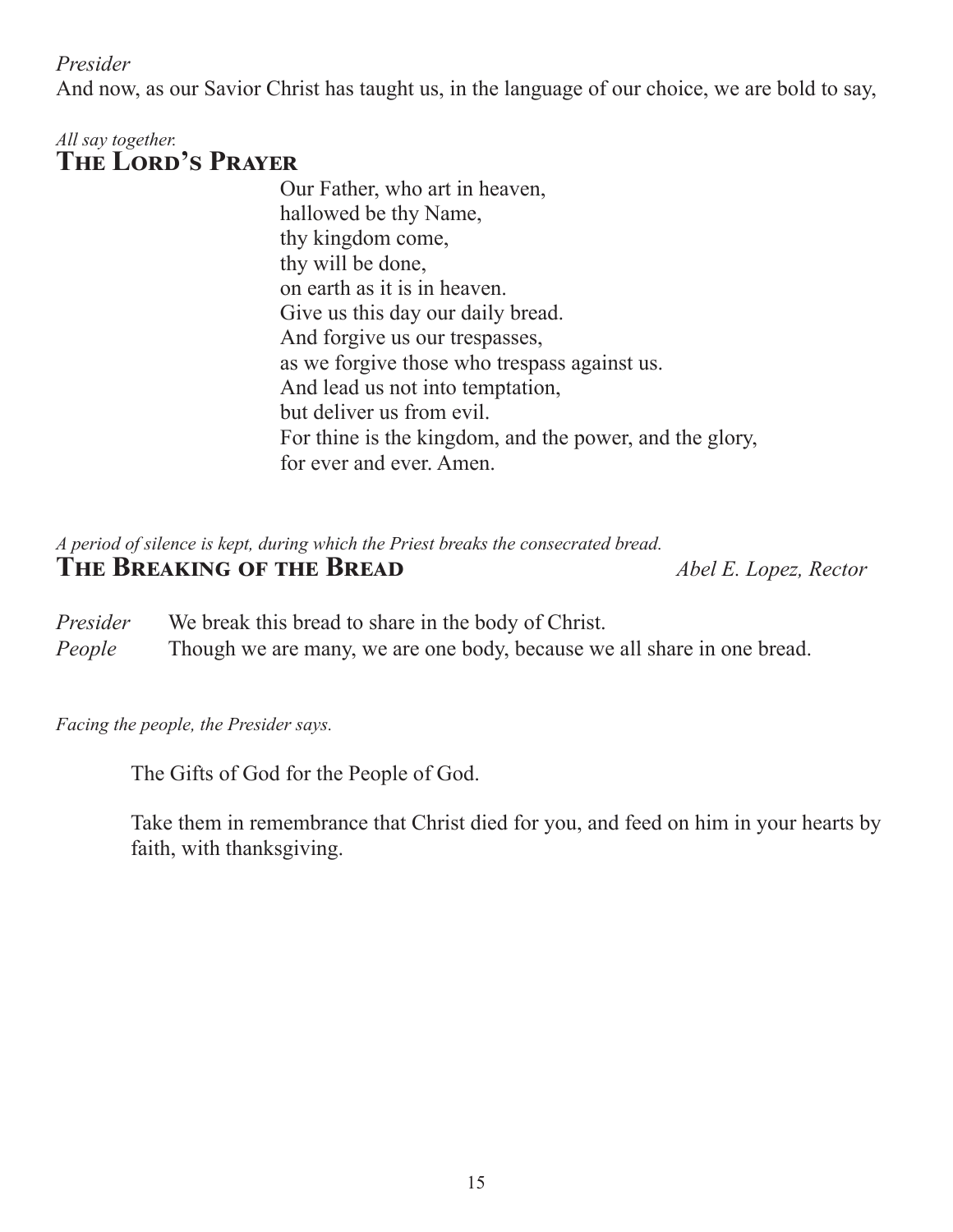## **Everyone is Invited to God's Table**

*Per our Diocesan Bishop's directive, we are now offering communion in two kinds! You will be offered the opportunity to receive bread as well as wine from the common cup, if you so choose.*

*Those who come to the rail may choose to receive both bread and wine, bread only, or request a blessing. If you prefer to receive a blessing, please cross your arms to signal that you desire a blessing in-stead of communion.*

- Wine:<br>• You may choose to drink from the common cup. Please take hold of the chalice and guide it to *• You may choose to drink from the common cup. Please take hold of the chalice and guide it to*
- *your lips. • If you do not wish to receive wine, please acknowledge the chalice by touching it when it is offered.*

*After receiving the bread and wine, it is customary to say, "Amen."*

*All persons are welcome to come to the altar. Children of all ages are included in this invitation. At the altar, you may stand or kneel. Let an usher know if you would prefer taking communion at your seat.*

*10AM only: All sing, seated.* **Hymn** *The Hymnal 1982 #324*

#### Let all Mortal Flesh Keep Silence

*10AM only: All sing, seated.* **Hymnal 1982 #314** 

Humbly I Adore Thee, Verity Unseen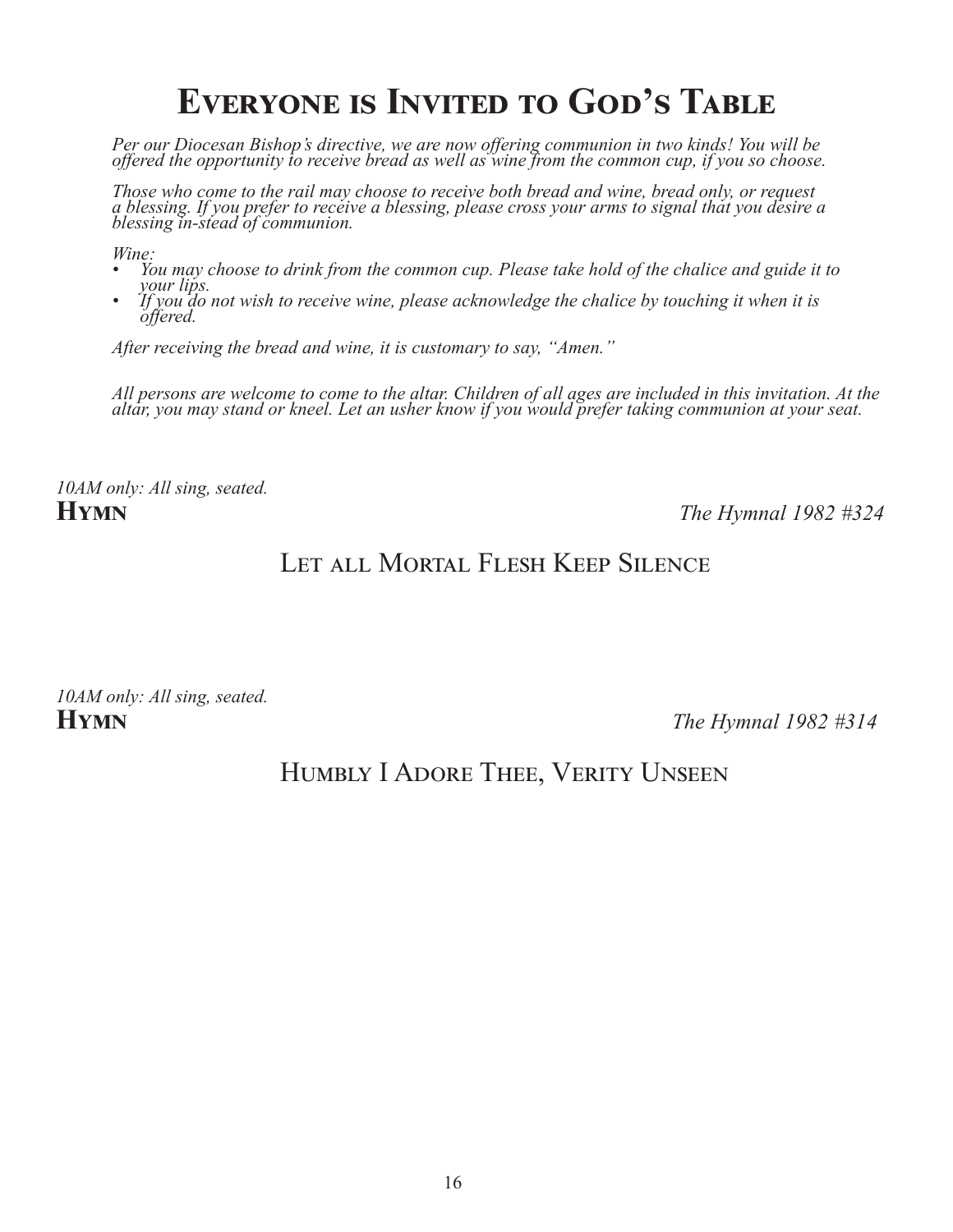#### *Presider and People.*

Eternal God, great Creator, you have graciously accepted us as living members of your son our Savior Jesus Christ and you have fed us with spiritual food in the Sacrament of Christ's Body and Blood. Send us now into the world in peace, and grant us strength and courage, to love and serve you, with gladness and singleness of heart; through Christ our Lord. *Amen.*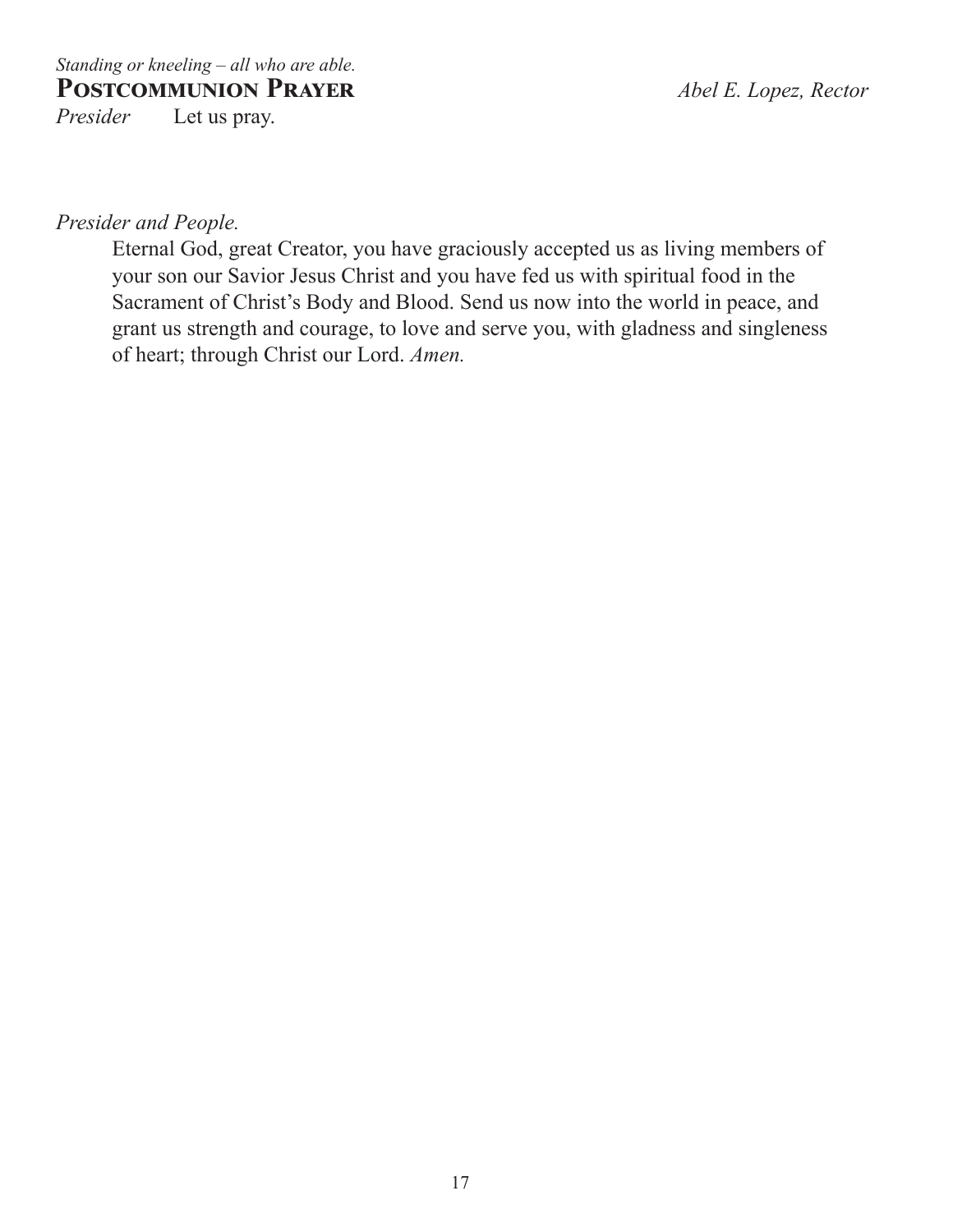*Presider* The Lord bless you and keep you: *Amen.* 

*Presider* The Lord make his face to shine upon you, and be gracious to you: *Amen.*

*Presider* The Lord lift up his countenance upon you and give you peace: *Amen.* 

*Presider* And the blessing of God ... . *Amen.*

#### *10AM only: All stand and sing.* **HYMN IN PROCESSION** The Hymnal 1982 #365

#### Come, Thou Almighty King

*Standing, as able.*

**The Dismissal** *Abel E. Lopez, Rector* 

*Presider* Let us go forth into the world, rejoicing in the power of the Spirit. *All* Thanks be to God.

*The People are seated.* **Announcements** *Abel E. Lopez, Rector* 

#### **Organ Voluntary**

*Postlude on 'St. George's, Windsor'* -George Job Elvey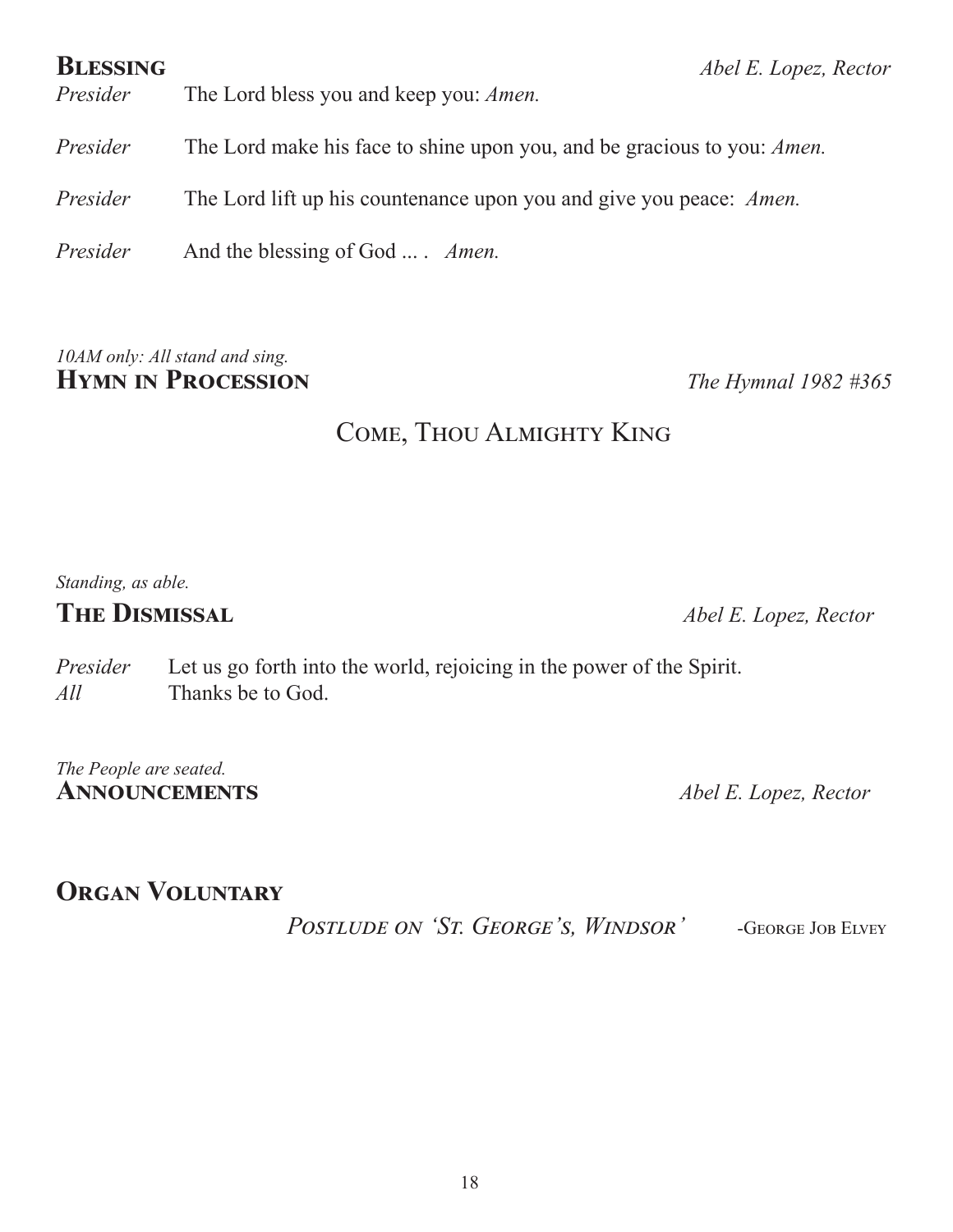## **Participating in Today's Liturgy**

*Special thanks to the Altar Guild Team for their dedication in preparing the church for worship.*

#### **8:00am & 10:00AM Holy Eucharist**

 *Preacher & Presider: The Rev. Abel E. Lopez, Rector*

*Director of Music and Liturgy: Dr. David Sheridan*

*Organist and Pianist: David Sheridan (substitute)*

*Soloist: David Sheridan (8AM)*

*Messiah Choir: S: Sarah Brindle, Rachel Cali Kate Metcalf Radford, Maia Sheridan A: Julie Chay, Janet Hryniewicki, Caye Riley Stephanie Miller, Mariko Takahashi, Nancy Whitehead T: Biff Baker, Martin Greenwood, Cian Sheridan B: Andrew Bush, Paul Cook-Giles, David Stoneman, Seiji Takahashi*

> *Staff Singers: David Stoneman*

*MC and Prayers: 8AM: Linda Graham 10AM: Charlen Lord*

*Crucifer: 10AM: Murray Schrantz*

*Readers: 8AM: Linda Graham 10:00AM: Murray Schrantz, Julie Chay, & Royal Lord*

> *Chalice: 8AM: Linda Graham 10AM: Sarah Brindle & Charlene Lord*

*Ushers:*<br>8AM: The People *8AM: The People 10:00AM: Tom Hrynicewicki & Neal Amsden*

> *Intercessory Prayer: 10AM: Wayne Kempe*

*Zoom/AV Support: Ron Mercer*

> *Pew Crew: Volunteers*

#### **Best Wishes from your Messiah Family!**

#### **June Birthdays**

*Matt Hollenbeck 06/01 John Jefferies 06/01 Brenda Zapata 06/02 Alejandra Chavez 06/04 Steve Swartzell 06/04 Yareli Victoria Quirino 06/06 Erik Karelius 06/06 Barbara Taylor 06/08 Max Anthony Hernandez 06/08 Edwin Sell 06/11 Stephanie Metzler 06/11 Nicole Stults 06/12 Sona Lee 06/12 Jose Mendoza 06/13 James Vaughan 06/13 Robert Ward 06/16 David Chapel 06/16 Jan Karelius 06/17 Peggy Connery 06/17 Amari Clemons 06/19 Gerson A Nunez 06/19 Daniela Aguas 06/20 Peter Lee 06/20 Sandra Bush 06/21 Bill Gaines 06/21 Alex Chay 06/21 Brad Karelius 06/22 Diane Bruce 06/22 Caleb Sistrunck 06/25 Gene Dery 06/25 Bill Turpit 06/25 Linda Humphreys 06/25 Rosario Casares 06/26 Fernanda Montero 06/26 Zahir Montero 06/26 Julian Suarez 06/27 Angela Alcantara 06/28 Gwynne Glenn 06/30*

#### **June Anniversaries**

*Charles & Carol Austin 06/10 67 David & Claire Stoneman 06/20 24 Sabrina & Jurgen van Engelen 06/20 15 Jackie & Jack Hess 06/21 14 Jose & Julie Chay 06/25 33 Frank & Esther Lopez 06/25 45 Ann Van Sant & Andre Ouellette 06/29 31 Bill & Lupe Gaines 06/29*